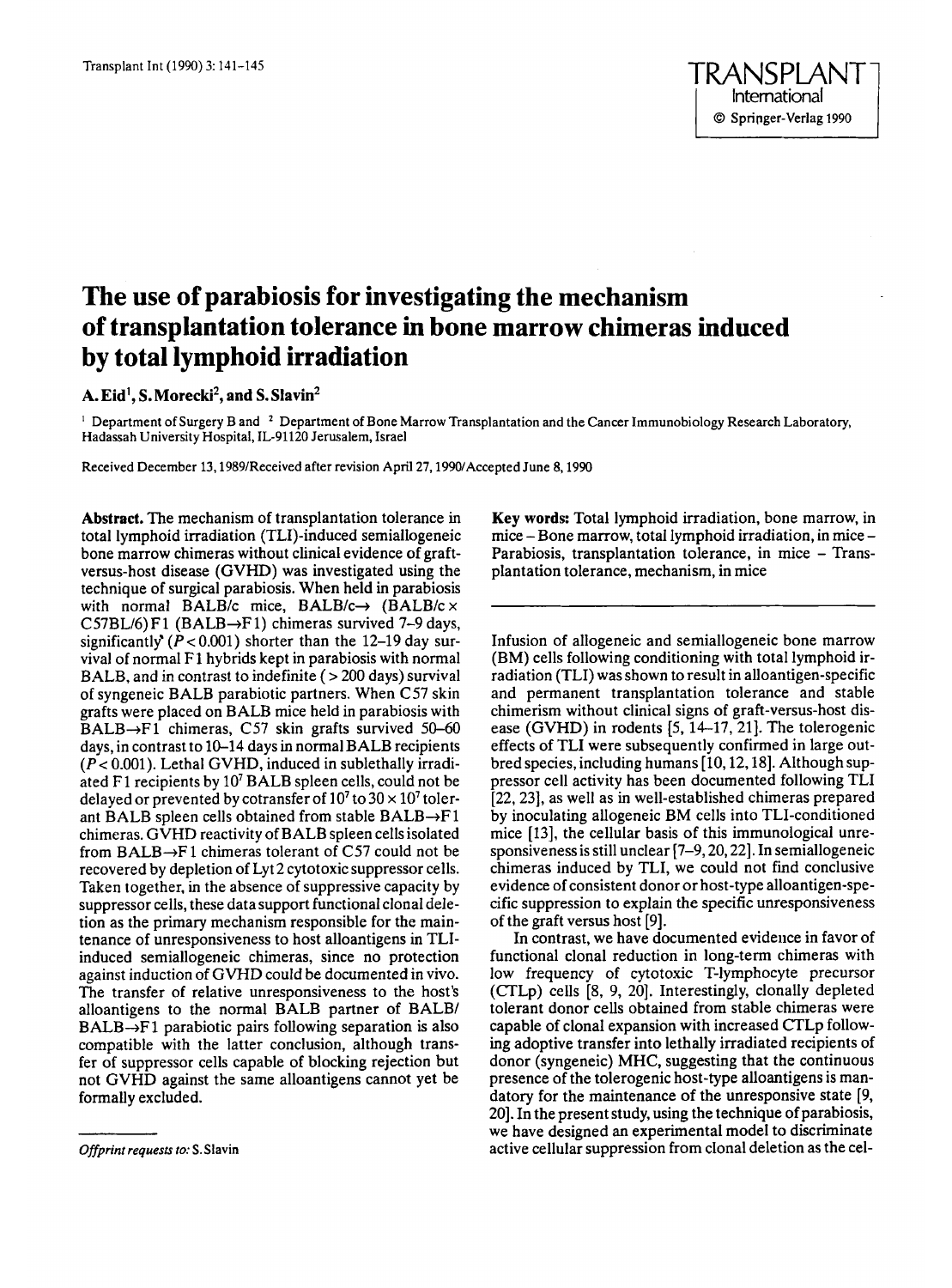Table 1. Evidence for chimerism in (BALB/c×C57BL/6)F1 recipients conditioned with TLI prior to infusion of BALB/c bone marrow cells

| Experimental group <sup>a</sup>                                                  | Cytotoxicity                                                |                                    |  |
|----------------------------------------------------------------------------------|-------------------------------------------------------------|------------------------------------|--|
|                                                                                  | BALB/c anti-C57BL/6<br>antisera + complement BALB/c antise- | C57BL/6 anti-<br>$ra + complement$ |  |
| Normal BALB/c                                                                    | $< 5\%$                                                     | >95%                               |  |
| Normal C57BL/6                                                                   | >98%                                                        | $&5\%$                             |  |
| Normal ( $BALB/c \times$<br>$C57BL/6$ $F1$                                       | >95%                                                        | > 95%                              |  |
| $BALB/c \rightarrow (BALB/c \times$<br>C57BL/6) F1 chimeras<br>prepared with TLI | $0\% - 15\%$                                                | 90%-100%                           |  |
|                                                                                  |                                                             |                                    |  |

**A** minimum of 10 animals were tested in each group

lular mechanism of transplantation tolerance in the semiallogeneic chimeras induced by TLI.

#### **Materials and methods**

#### *Mice*

Inbred 3-5-month-old BALBlc **(H-2d)** (BALB). 6-8-week-old C57BL/6 (H-2") (C57). and 3-5-month-old (BALBlc **x** C57BU6) F1 **(H-2dm)** (Fl) mice were purchased from the Hebrew University Animal Farm in Jerusalem, Israel. All mice were kept in standard, unprotected animal facilities during all of the experiments.

## *Induction of chimerism*

Semiallogeneic  $BALB\rightarrow F1$  chimeras were established as previously reported[9].Briefly,F 1 miceweresubjected toTLIconsistingofeight daily fractions ( $\times$  5/week) of 200 cGy (total cumulative dose of 1600 cGy) followed by200 cGywhole body irradiation (WB1)administered 24 h after the last fraction of **TLI. A** total dose of **30 x 106** live nucleated BM cells derived from 6-8-week-old BALB donors were injected into the lateral tail vein of F 1 recipients24 h after WBI.

#### *Parczbiosis*

Parabiosis was established between BALB mice and F1 (BALB/F1), TLI-induced BALB→F1 chimeras (BALB/BALB  $\rightarrow$ F1) and syngeneic BALB mice (BALB/BALB) using an extracelomic technique, **as** previously described **[2].** Briefly, animals were anesthetized with 60 mgkg sodium pentobarbital intraperitoneally, and a skin incision was made along the opposing dorsolateral sides from the ear to the tail base. The skin edges were dissected free and the abdominal wall, including the peritoneum, was cut from the rib cage to the iliac bone, with care being taken not to injure the gut or the diaphragm. The resulting four muscular edges were resutured using 4-0 continuous prolene. The opposing muscles of the arm, chest wall, and gluteus were sutured using interrupted **4-0** prolene. The skin edges were sutured using 4-0 continuous prolene.

Parabiotic union **was** assessed radiographically using 0.5 ml Hypaque intravenously. Demonstration of contrast material in the urinary bladder of the noninjected partner was an absolute requirement of true parabiosis. Preliminary experimental work has shown that true parabiotic union occurs *3-4* days after the surgical procedure.

Parabiotic partners were housed individually; their **food** pellets were placed on the cage floor and the water bottle down low. They were followed closely and immediately separated **as** soon as one partner died.

## *Skin graft (SG)*

A full-thickness SG from C57 donor mice was placed on the dorsurn of BALB partners 3 days following parabiosis as previously described [l]. The SG was considered rejected when most of the **skin**  area became necrotic or turned into black eschar.

## *Assay for chimerism*

The percentage of C57-type cells in skin-grafted BALB mice was **as**sayed using BALB anti-C57 and C57 anti-BALB antisera using a complement (rabbit) dependent microcytotoxicity test, as previously described *[9].* 

## *Assay for suppressor cells*

Groups of 6-10 C57 or F! mice were exposed to sublethal WBI of 650 cGy. Mice received an intravenous challenge of GVHD consisting of **lo7** BALB spleen cells. Controls received allogeneic BALB spleen alone or an equivalent or three times the amount **of** BALB cells tolerant of C57 obtained from a stable BALB- $\rightarrow$ F1 chimera. Experimental C57 or F1 mice received a similar inoculum of 10<sup>7</sup> normal BALB spleen mixed with  $10<sup>7</sup>$  or  $3 \times 10<sup>7</sup>$  spleen cells obtained from BALB-Fl chimera in an attempt to investigate whethcr spleen cells obtained from tolerant chimeras are able to block GVHD in vivo. Clinical signs *of* GVHD and survival were followed in all groups. Lyt2-positive cells were depleted using monoclonal rat anti-mouse Lyt2 antibodies (kindly provided by Dr. Herman Waldmann, Cambridge University, UK) and rabbit complement.

#### *Statistics*

All values are expressed as the mean  $\pm$  standard deviation. Differences between the various experimental groups were assessed by Student's t-test.

#### **Results**

## *Indtiction* of *stable chimerism following TLI*

**All** F **1** recipients conditioned with TLI were proven to be stable chimeras, as indicated by documentation of  $\geq 85\%$ donor type (BALB) cells, using specific C57 anti-BALB and BALB anti-C57 antisera (Table 1). Chimeras showed no evidence of GVHD and all  $BALB \rightarrow F1$  chimeras prepared in parallel with chimeras used for the present experiments survived longer than 200 days.

## *Survival* of *parabiotic partners*

BALB mice of syngeneic parabiotic pairs survived indefinitely ( > 200 days). F1 hybrids **of** semiallogeneic parabiotic pairs (BALB/Fl) had a mean survival of  $15.6 \pm 2.5$  days (range 12-19 days), while BALB/BALB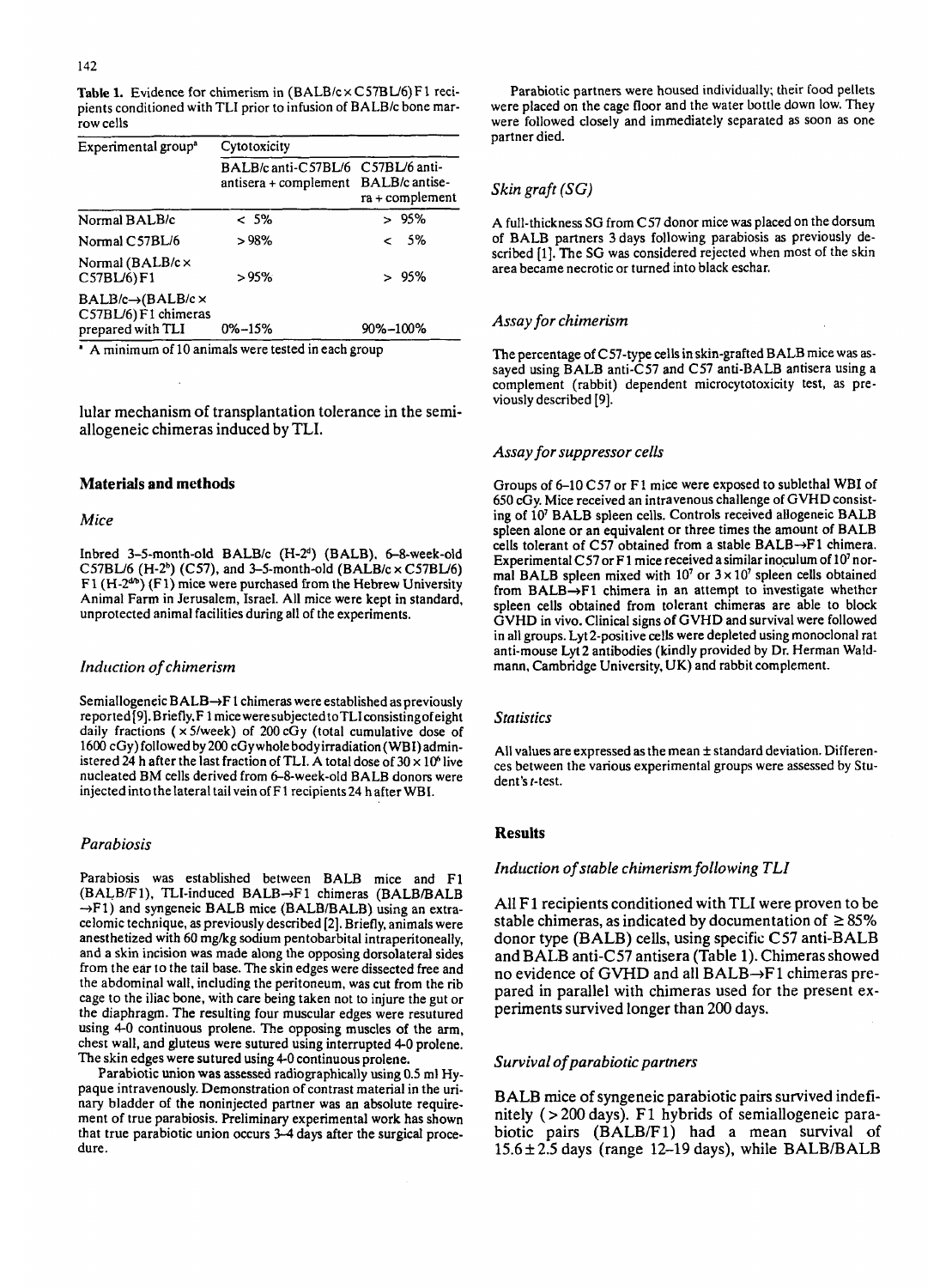**Table 2.** Survival of BALB/c mice parabiotically attached to either normal or (BALB/c × C57BL/6)F1 (F1) or stable BALB/c→F1 bone marrow chimeras prepared with total lymphoid irradiation

| Experi-<br>mental<br>group | Parabiotic<br>partner             | Number of<br>parabiotic<br>pairs | Survival<br>$Mean \pm SD$<br>(days) |                              |
|----------------------------|-----------------------------------|----------------------------------|-------------------------------------|------------------------------|
|                            | Untreated<br><b>BALB</b>          | 10                               | >200                                |                              |
| 2                          | Untreated<br>F <sub>1</sub>       | 10                               | $15.6 \pm 2.5$                      | $2$ vs $1$<br>< 0.0001       |
|                            | $BALB \rightarrow F1$<br>chimeras | 10                               | $7.5 \pm 0.8$                       | $2 \text{ vs } 3$<br>< 0.001 |

**Table 3.** Survival of CS7BU6 skin grafts placed **on** BALBlc recipients following separation from BALB/BALB $\rightarrow$ F1 parabiotic partners as comparedwith normal or sensitized BALB controls. SG, Skin graft

| group | Experi-Recipients<br>mental of C57 SG                                    | Number<br>οf<br>animals | $C57SG$ survival $P$<br>$Mean \pm SD$<br>(days) |                           |
|-------|--------------------------------------------------------------------------|-------------------------|-------------------------------------------------|---------------------------|
|       | Normal BALB                                                              | 10                      | $12.0 \pm 1.5$                                  |                           |
| 2     | <b>BALB</b> sensitized<br>with F1 blood <sup>®</sup>                     | 10                      | $8.0 \pm 1.0$                                   | $2 \text{ vs } 1$<br>0.05 |
| 3     | <b>BALB</b> partner of<br>$BALB/BALB \rightarrow F1$<br>parabiotic pairs | 10                      | $53.6 \pm 2.8$                                  | $3$ vs $1$<br>0.001       |

BALB/c mice were sensitized by two injections of **0.5** ml F1 blood, 21 and 14 days prior to SG

**Table 4.** An attempt to document suppressor cclls in TLI-induced chimeras by adoptive transfer experiments designed to prevent graft-versus-host disease (GVHD)

| Reci-<br>pients | of<br>mice | Number GVHD chal-<br>lenge by BALB<br>spleen cells | Spleen cells from<br>$BALB \rightarrow F1$<br>chimeras | Median<br>survival<br>(days) |
|-----------------|------------|----------------------------------------------------|--------------------------------------------------------|------------------------------|
| C <sub>57</sub> | 10         | 0                                                  | 0                                                      | >100                         |
| F1              | 10         | 0                                                  | 0                                                      | >100                         |
| C57             | 10         | 10 <sup>7</sup>                                    | 0                                                      | 9                            |
| F1              | 10         | 10 <sup>7</sup>                                    | 0                                                      | 27                           |
| C <sub>57</sub> | 8          | 0                                                  | 10 <sup>7</sup>                                        | >100                         |
| F1              | 8          | 0                                                  | $10^7$                                                 | >100                         |
| C <sub>57</sub> | 6          | 0                                                  | $3 \times 10^7$                                        | >100                         |
| F <sub>1</sub>  | 6          | 0                                                  | $3 \times 10^7$                                        | >100                         |
| C <sub>57</sub> | 6          | 10 <sup>7</sup>                                    | 10 <sup>7</sup>                                        | 12                           |
| F <sub>1</sub>  | 6          | 10 <sup>7</sup>                                    | 10 <sup>7</sup>                                        | 30                           |
| C57             | 6          | 10 <sup>7</sup>                                    | $3 \times 10^{7}$                                      | 14                           |
| F1              | 6          | $10^7$                                             | $3 \times 10^7$                                        | 30                           |
| C57             | 6          | 0                                                  | $3 \times 10^7$<br>Lyt 2-depleted                      | >100                         |
| C57             | 6          | $3 \times 10^7$<br>Lyt 2-depleted                  | ۵                                                      | 14                           |

 $\rightarrow$ F1 chimera parabiotic pairs had a mean survival of 7.5 **j:** 0.8 days (range 7-9 days; *P c* 0.001; Table 2). Therefore,  $BALB \rightarrow F1$  chimeras survived significantly shorter than normal F1 mice when they were parabiosed with normal BALB mice, due to GVHD. The normal BALB

partners (separated after death of the parabiotic partner) showed no evidence of disease.

## *Survival of C57skin grafts on BALB recipients separated from parabiotic partners*

C57 SG placed on BALB mice separated from  $BALB/BALB \rightarrow F1$  chimeras parabiotic pairs survived significantly longer  $(53.6 \pm 2.8 \text{ days})$  than in normal BALB or a control group of BALB mice sensitized with F 1 blood transfusions (Table 3). No evidence of chimerism could be demonstrated in BALB mice of either group.'

## *Adoptive transfer experiments to identify potential suppressor cells of GVHD*

In order to identify the presence of suppressor cells capable of blocking GVHD reactivity in stable chimeras, sublethally irradiated C57 or F1 mice received  $10<sup>7</sup>$  allogeneic BALB spleen cells obtained from normal mice or from stable chimeras (fewer than  $10<sup>7</sup>$  spleen cells did not cause lethal GVHD in F1 recipients; data not shown). As can be seen in Table **4,** all recipients of allogeneic spleen cells obtained from normal donors died **of** GVHD. BALB spleen cells  $(10^7)$  obtained from stable  $BALB \rightarrow F1$  chimeras caused no GVHD in C57 or F1 recipients, even when the inoculum was increased to  $3 \times 10^7$ . Adoptive transfer of 10<sup>7</sup> or even an excess of  $3 \times 10^7$  spleen cells obtained from  $BALB \rightarrow F1$  chimeras failed to delay or prevent GVHD mortality induced by  $10<sup>7</sup>$  normal BALB spleen cells (Table **4).** 

In order to investigate whether unresponsiveness of BALB cells isolated from chimeras was maintained by Lyt 2-positive suppressor cells, spleen cells treated with anti-Lyt2 and rabbit complement were injected into six sublethally irradiated C57 recipients  $(3 \times 10^7 \text{ each})$  and none died **of** GVHD. A similar depletion of Lyt 2-positive cells **of** normal BALB spleen cells did not eliminate GVHD capacity in vivo (Table **4).** The data provides no evidence that unresponsiveness to  $C57$  was maintained by Lyt 2 suppressor cells (Table **4).** 

## **Discussion**

The absence of overt GVHD in TLI-induced chimeras remains an enigmatic immunological phenomenon. We have previously reported data obtained in vivo and in vitro in support of final clonal reduction as the most likely operative mechanism responsible for the maintenance **of** specific unresponsiveness *to* host-type (F 1) alloantigens in BALB $\rightarrow$ F1 as well as C57 $\rightarrow$ F1 bone marrow chimeras [9, 20]. More recently, we have demonstrated the importance of the continuous presence of host-type alloantigens to maintain a previously established tolerance [9]. Nevertheless, the mechanism for the induction of unresponsiveness immediately following TLI is not yet fully explained. In view of the fact that potent suppressor cells were documented following TLI [7,13,22,23], it is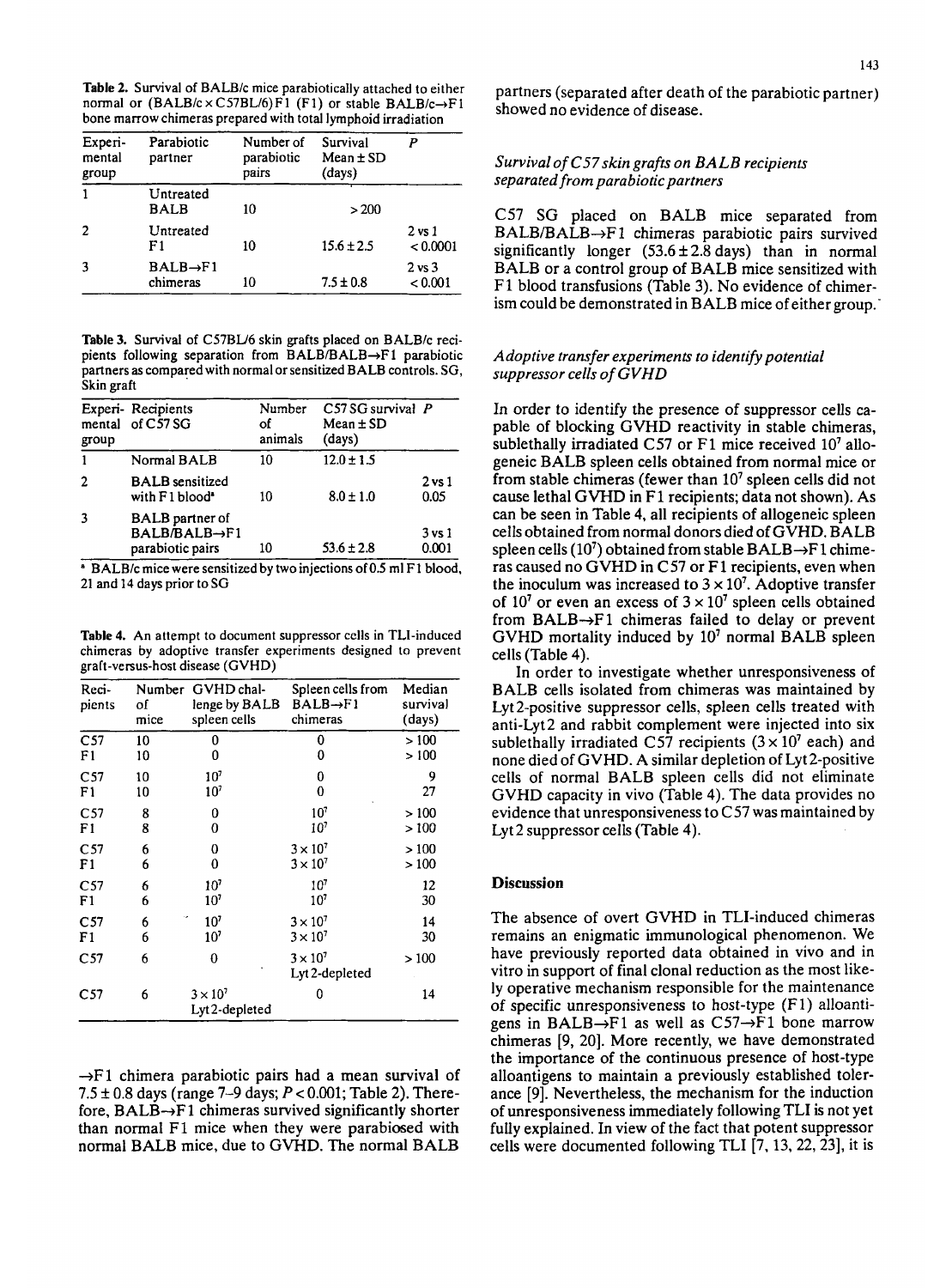tempting to hypothesize that active cell-mediated suppression may play a role in the initial phase of induction of unresponsiveness by blocking clonal expansion of potentially alloreacting cells, thus leading to a final clonal reduction. However, data presented in this paper does not provide any support for the continuous presence of classical Lyt2 suppressor cells as the mechanism for maintaining unresponsiveness to alloantigens across MHC (Table **4).** In the present study, we have further investigated the putative in vivo role of suppressor cells

that might be present in well-established tolerance prepared by TLI chimeras using the technique of surgical parabiosis. Parabiosis represents a unique experimental model

for investigation of the role of circulating cells in vivo in which one complete animal is grafted into another; therefore, both host-versus-graft and graft-versus-host reactions could be studied simultaneously. The outcome of parabiotic union is dependent primarily on the MHC disparity between partners. Unilateral MHC antigenic disparity, as in parental and F 1 pairs, results in the death of F1 hybrids from GVHD on days 14-21 following parabiosis [18]. In our experiments, too, F1 partners of BALB/F 1 hybrid pairs died of GVHD on days 12-19, in agreement with previous observations [18]. In contrast F1 partners of BALB/BALB $\rightarrow$ F1 bone marrow chimeras prepared with TLI conditioning died on days 7-9 following parabiosis, significantly earlier than normal F1 partners (Table 2). This observation strongly suggests that either active suppression of anti-host alloreactive cells may not be present or that antigen-specific suppressor cells may not play a major in vivo role in maintaining stable chimeras. This observation suggests that clonal reduction is the most likely mechanism responsible for maintenance of unresponsiveness of BALB cells obtained from tolerant  $BALB \rightarrow F1$  chimeras to the F1 recipients in TLI-induced semiallogeneic chimeras. If tolerance of GVHD were maintained by active cellular suppression of alloreactive clones, it would be expected that partners of  $BALB \rightarrow F1$  chimeras would survive longer or at least not shorter than normal F1. Experiments presented in Table **4** indicate that even in a situation of a threefold excess of spleen cells obtained from stable chimeras, GVHD could not be blocked, suggesting no role or a minor role for active suppression of alloreactive clones in vivo, although not excluding the possibility that suppressor cells might block or prevent clonal expansion of yet uncommitted T lymphocytes in the ontogeny of alloreactive T cells. It should be borne in mind that when assaying for GVHD suppression in the present experiments, alloantigen-committed mature spleen cells were used as a challenge, whereas in vivo, only newly developing T-cell repertoire may be negatively affected by suppressor cells. Therefore, whenever the mechanism of unresponsiveness is being investigated, one should carefully distinguish between mechanisms of induction and mechanisms for the maintenance of tolerance. In the setting of the present investigations, we suggest that tolerance may not be explained by active suppressor cells operating side by side with alloreactive T lymphocytes.

The intriguing question was why  $BALB \rightarrow F1$  chimera partners were more susceptible to GVHD than normal F 1 (Table 2). There are three possible explanations. The first assumes an ongoing, mild, subclinical GVHD in BALB  $\rightarrow$ F1 chimeras that finally balances out to operational tolerance in stable chimeras that might be aggravated following parabiosis with the influx of large proportions of immunocompetent T lymphocytes of BALB origin. The second explanation is based on our assumption, previously supported by experimental data [9,20], that unresponsiveness in BALB $\rightarrow$ F1 chimeras prepared with TLI is based on clonal reduction/deletion. Hence, a constant supply of alloreactive T lymphocytes from the normal BALB partner restores the missing clones, resulting in GVHD as expected. The third possible explanation may be due to the fact that hybrid resistance to parental hematopoietic engraftment in untreated F 1 partners may convey to them relative resistance against a parental partner in contrast to  $BALB \rightarrow F1$  chimeras that have lost their hybrid resistance, being, therefore, immunologically hyporesponsive and more susceptible to a challenge of alloreactive cells **[4].** 

Parabiosis between mice with weak MHC antigenic disparity has been reported to induce tolerance of the parental strain to F1 alloantigens *[6].* In our study, C57 skin graft survival was markedly prolonged by BALB mice held in parabiosis with  $BALB \rightarrow F1$  chimeras, although none of the recipients showed permanent tolerance (Table 2). The exact cellular mechanism mediating this delayed or attenuated BALB anti-C57 alloreactivity is not known. It is tempting to assume that BALB anti-C57 suppressor cells of BALB origin may be transferred from the chimeras to BALB mice after parabiosis. However, if that were the case, BALB anti-C57 GVHD reactivity mediated by the normal BALB partner in F 1 recipients loaded with such putative "suppressor cells" should have also been attenuated. Blocking serum factors are also an unlikely explanation for the same reason. In addition, we have previously failed to document blocking serum factors in stable TLI-induced bone marrow chimeras [19]. The possibility that suppressor cells may be able to block alloreactivity of rejection (BALB against C57 skin graft) but not necessarily GVHD in the same direction cannot be excluded but, in our opinion, is unlikely. The alternative explanation, which we favor, is that BALB partners were relatively depleted of anti- $C57$  alloreactive cells by in vivo allodepletion (homing) to the histoincompatible  $F1$  targets immediately following the parabiosis, as previously shown by other investigators documenting depletion of alloreactive cells by in vivo filtration across MHC barriers [3,11]. Clonally deleted BALB anti- $C$ 57 cells remaining in the BALB separated out from the F1 parabiotic partner of the BALB/BALB $\rightarrow$ F1 pair and clonally depleted BALB cells derived from the tolerant BALB $\rightarrow$ F1 chimera should not be able to reject acutely C57 **skin** allograft and, hence, the prolonged C57 survival in BALB recipients separated out from  $BALB/BALB \rightarrow F1$  parabiotic pairs. Restoration of alloreactivity (loss of tolerance) by tolerant cells "parked in a syngeneic host is expected, due to a lack of tolerizing alloantigens in the adoptive recipients of syngeneic toler-